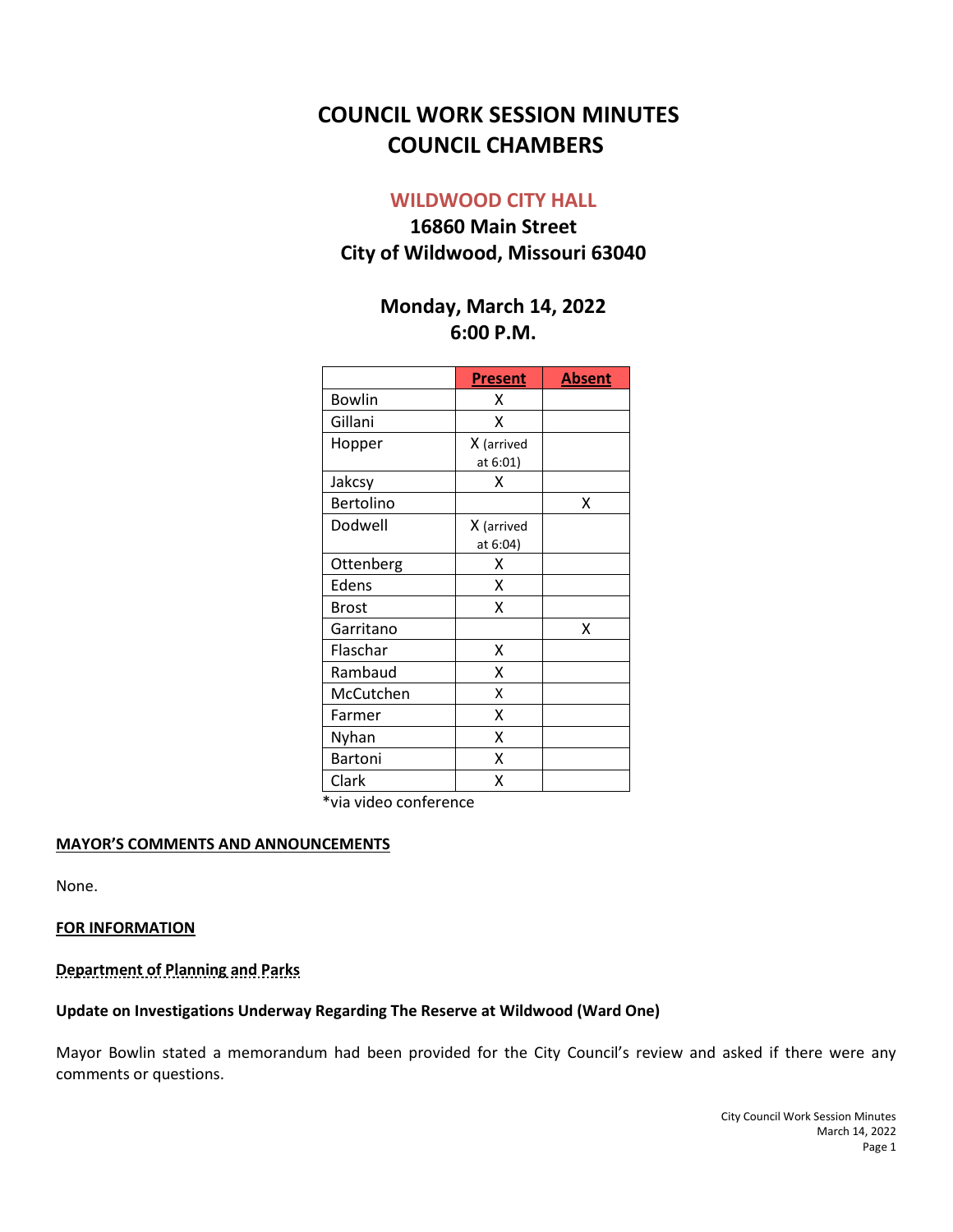#### **Update on The Prime Place Project (Ward Eight)**

Mayor Bowlin stated a memorandum had been provided for the City Council's review and asked if there were any comments or questions.

#### **Update on Center Avenue Dedication (Ward Eight)**

Mayor Bowlin stated a memorandum had been provided for the City Council's review and asked if there were any comments or questions.

#### **Update on Birch Forest Drive Turnaround (Ward Five)**

Mayor Bowlin stated a memorandum had been provided for the City Council's review and asked if there were any comments or questions.

Discussion was held regarding the following: expanding the scope of work and being under or over budget.

#### **Wildwood Celebration Commission**

#### **Update of the 2022 Celebrate Wildwood Event (Wards – All)**

Mayor Bowlin stated a memorandum had been provided for the City Council's review and asked if there were any comments or questions.

#### **Department of Administration**

#### **2021-2025 Strategic Plan Goals (Wards – All)**

Mayor Bowlin stated a memorandum had been provided for the City Council's review and asked if there were any comments or questions.

#### **Communication Plan for Internet Rollout (Wards – All)**

Mayor Bowlin stated a memorandum had been provided for the City Council's review and asked if there were any comments or questions.

Discussion was held regarding the following: City Council seeing the buildout plan before it is public.

#### **Administration/Public Works Committee**

#### **Proposed City-Contractor Agreement for Native Plant Maintenance of Stormwater BMP's (Wards One, Five, and Eight)**

Mayor Bowlin stated a memorandum had been provided for the City Council's review and asked if there were any comments or questions.

#### **Proposed City-Contractor Agreement for 2022 Asphalt Resurfacing Project (Wards Five and Six)**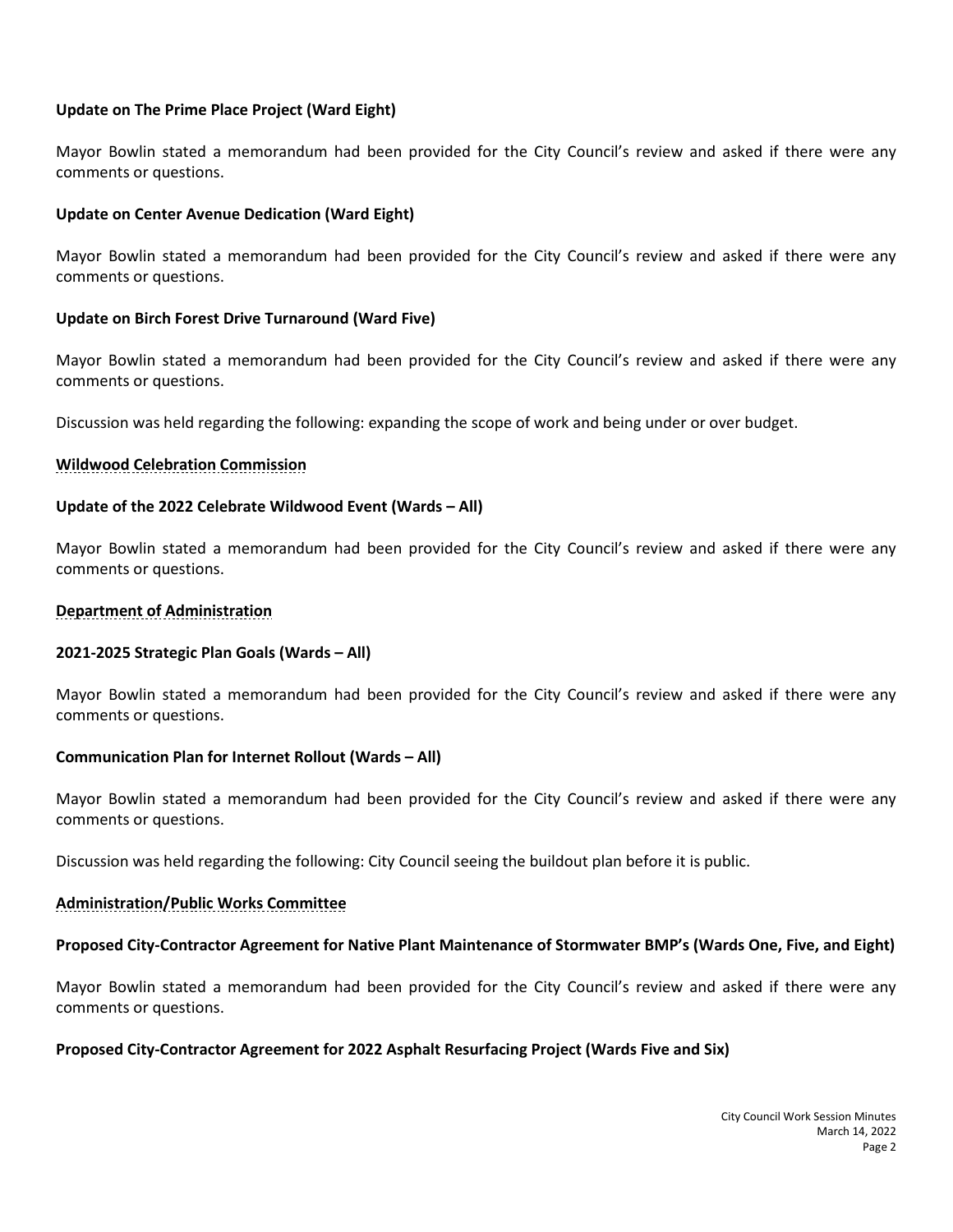Mayor Bowlin stated a memorandum had been provided for the City Council's review and asked if there were any comments or questions.

## **March 14, 2022 City Council Meeting Agenda Items**

Discussion was held regarding the following: environmental concerns and testing relative to public hearing items, properties not under consideration for the Special Circumstances Overlay District (SCOD), action that could be taken after the public hearings, second readings for Bill #2683, Bill #2684, and Bill #2685, and postponement of Bill #2675 and Bill #2676.

### **FOR ACTION**

### **Department of Planning and Parks**

**"Urban Night Sky Place" Designation for Community Park (Ward One) Direct Budgetary Impact: Less than \$500 Funding Source: Department of Planning and Parks Operating Budget Strategic Plan Goal: Enhanced Green Space**

Mayor Bowlin stated a memorandum had been provided for the City Council's review and asked if there were any comments or questions.

Discussion was held regarding the following: advantage of designation to the city and residents.

A motion was made by Council Member Clark, seconded by Council Member Bartoni, to pursue "Urban Night Sky Place" designations for Community Park and Bluff View Park.

Discussion was further held regarding the following: policing the parks, costs for lighting and annual maintenance, length of application process, utilizing staff time in a better way, comments from constituents, and amount of staff time to be utilized for this project.

A voice vote was taken on the motion with an affirmative result and the motion was declared passed. Council Member Flaschar and Council Member McCutchen voted no.

#### **Community Outreach Task Force**

**Final Report of the Community Outreach Task Force (Wards – All) Direct Budgetary Impact: N/A Funding Source: N/A Strategic Plan Goal: N/A**

Mayor Bowlin stated a memorandum had been provided for the City Council's review and asked if there were any comments or questions.

Discussion was held regarding the following: accomplishments of the task force and updating the organization list periodically.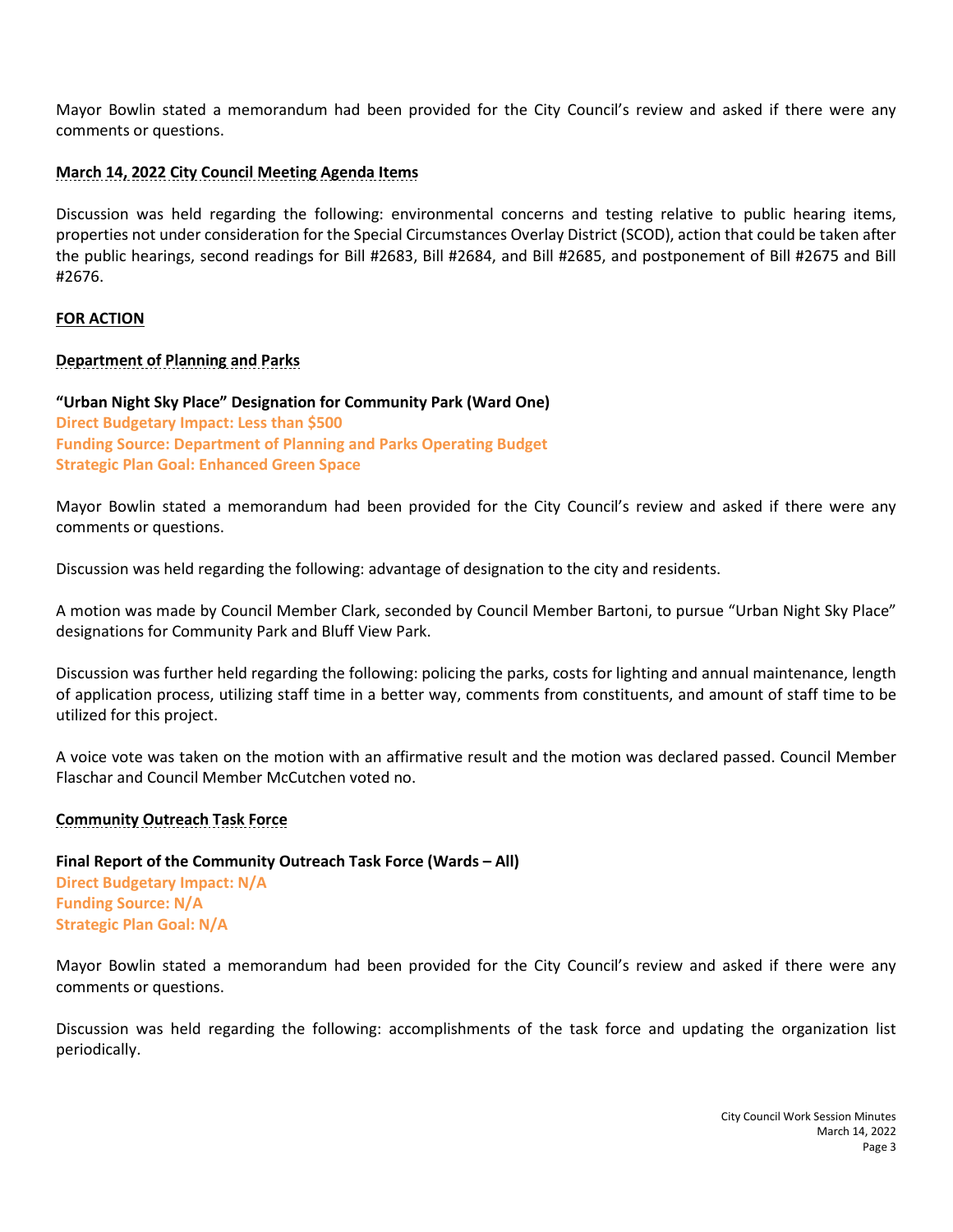A motion was made by Council Member Flaschar, seconded by Council Member Dodwell, to endorse the organization list as presented, with the ability to revise the list every six months upon review by Council Member Flaschar and citizen volunteers recommended by the Mayor and City Council. A voice vote was taken with an affirmative result and the motion was declared passed.

### **Department of Administration**

## **Discussion and Action on Cancellation of the Monday, March 28, 2022 City Council Meeting (Wards – All)**

Discussion was held regarding the following: postponing Bill #2675 and Bill #2676 and need to meet regarding internet rollout.

A motion was made by Council Member Ottenberg, seconded by Council Member Farmer, to cancel the March 28, 2022, City Council meeting. A voice vote was taken with an affirmative result and the motion was declared passed.

#### **MISCELLANEOUS**

#### **ADJOURNMENT**

A motion was made by Council Member Hopper, seconded by Council Member Dodwell, to adjourn the Work Session at 6:45 p.m. A voice vote was taken with an affirmative result and the motion was declared passed.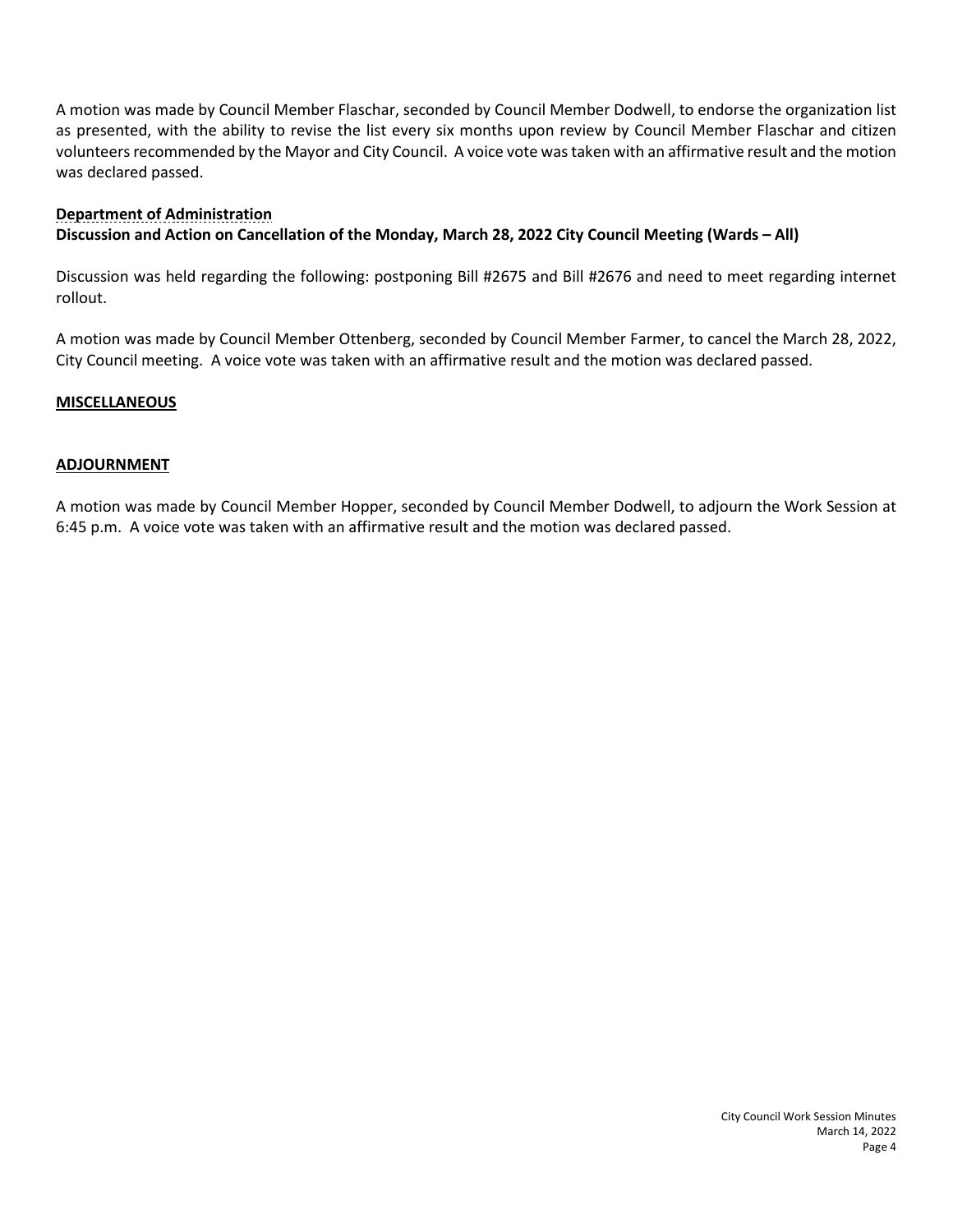

### **CITY OF WILDWOOD MARCH 14, 2022 RECORD OF PROCEEDINGS**

**CITY OF WILDWOOD MEETING OF CITY COUNCIL WILDWOOD CITY HALL 16860 MAIN STREET WILDWOOD, MO 63040**

The meeting was called to order at 7:00 P.M.

A roll call was taken, with the following results:

| <b>Present at Roll Call:</b> | Mayor Jim Bowlin<br>Council Member Michael Gillani<br><b>Council Member Nathan Hopper</b><br><b>Council Member Rob Jakcsy</b><br><b>Council Member Katie Dodwell</b><br><b>Council Member Scott Ottenberg</b><br><b>Council Member Lauren Edens</b><br><b>Council Member Larry Brost</b><br>Council Member Dan Flaschar<br><b>Council Member Rob Rambaud</b><br><b>Council Member Debra Smith McCutchen</b><br>Council Member Joe Farmer<br><b>Council Member Tracey Nyhan</b><br><b>Council Member Don Bartoni</b><br><b>Council Member Teresa Clark</b> |
|------------------------------|-----------------------------------------------------------------------------------------------------------------------------------------------------------------------------------------------------------------------------------------------------------------------------------------------------------------------------------------------------------------------------------------------------------------------------------------------------------------------------------------------------------------------------------------------------------|
| Absent:                      | <b>Council Member Dave Bertolino</b>                                                                                                                                                                                                                                                                                                                                                                                                                                                                                                                      |
|                              | <b>Council Member Joe Garritano</b>                                                                                                                                                                                                                                                                                                                                                                                                                                                                                                                       |
| Also present:                | Mr. Joe Vujnich, Director of Planning and Parks*<br>Mr. Rick Brown, Director of Public Works*<br>Mr. John Young, City Attorney<br>Ms. Megan Eldridge, City Clerk<br>Mr. Steve Cross, City Administrator<br>Mr. Travis Newberry, Senior Planner<br>Ms. Melanie Rippetoe, Assistant Director of Planning and<br>Parks                                                                                                                                                                                                                                       |
|                              | *via video conference                                                                                                                                                                                                                                                                                                                                                                                                                                                                                                                                     |

#### **PLEDGE OF ALLEGIANCE**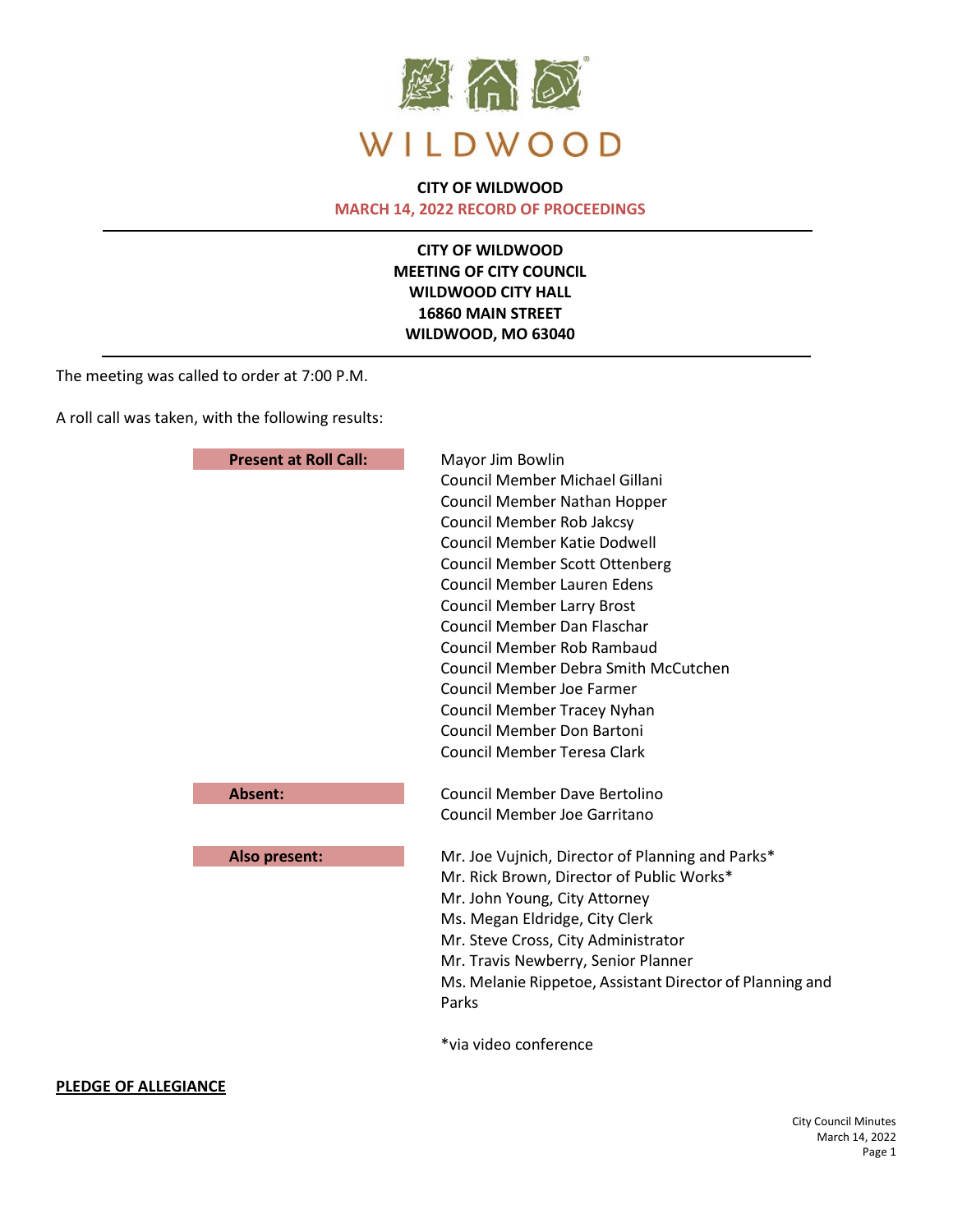Mayor Bowlin led the Pledge of Allegiance.

#### **APPROVAL OF MINUTES**

The minutes of the February 28, 2022, City Council meeting were submitted for approval. A motion was made by Council Member Ottenberg, seconded by Council Member Brost, to approve the minutes of the February 28, 2022, City Council meeting. A voice vote was taken with an affirmative result, and the motion was declared passed.

#### **PUBLIC PARTICIPATION**

#### **Public Participation and Hearing Procedures**

Mayor Bowlin reviewed the guidelines for Public Participation and Public Hearing Procedures.

#### **MAYOR ANNOUNCEMENTS AND APPOINTMENTS**

#### **Announcements**

#### Recognizing Retirement of Superintendent of Parks Gary Crews

Mayor Bowlin recognized Superintendent of Parks Gary Crews on his retirement and thanked Mr. Crews for his 37 years of service to the St. Louis County Police Department and 12 years of service to the City of Wildwood.

Mr. Crews spoke about his time with the St. Louis County Police Department and the City of Wildwood.

#### **Appointments**

Karen Jehling – (Ward Three) – Wildwood Celebration Commission – Term Ending December 31, 2023 Charlie Siebert – (Ward Eight) – Wildwood Celebration Commission – Term Ending December 31, 2023 Kevin Lux – (Ward Three) – Board of Adjustment – Unexpired Term Ending January 2024 Susan Siebert – (Ward Eight) – Board of Ethics – Unexpired Term Ending July 2022

A motion was made by Council Member Nyhan, seconded by Council Member Hopper, to approve the appointments as presented. A voice vote was taken with an affirmative result, and the motion was declared passed.

#### **PUBLIC HEARINGS**

**P.Z. 10-21 City of Wildwood Planning and Zoning Commission c/o Department of Planning, City Hall, 16860 Main Street, Wildwood, Missouri 63040** – A request of the Planning and Zoning Commission to consider the amendment and the change of the zoning district boundaries and classification of properties in the city by establishing the boundaries of the Special Circumstances Overlay District (SCOD), Chapter 415.505 Special Circumstances Overlay District (SCOD) of the Zoning Ordinance, and including within such district boundaries certain property generally located on the north side of Strecker Road, east of Englebrook Drive, consisting of approximately 11.57 acres, and with a street address of 149 Strecker Road (St. Louis County Locator Number 22U330051), which is currently zoned NU Non-Urban Residence District. Planning and Zoning Commission Action: Recommended for inclusion within the Special Circumstances Overlay District (SCOD). (Ward Two)

**P.Z. 13-21 City of Wildwood Planning and Zoning Commission c/o Department of Planning, City Hall, 16860 Main Street, Wildwood, Missouri 63040** – A request of the Planning and Zoning Commission to consider the amendment and the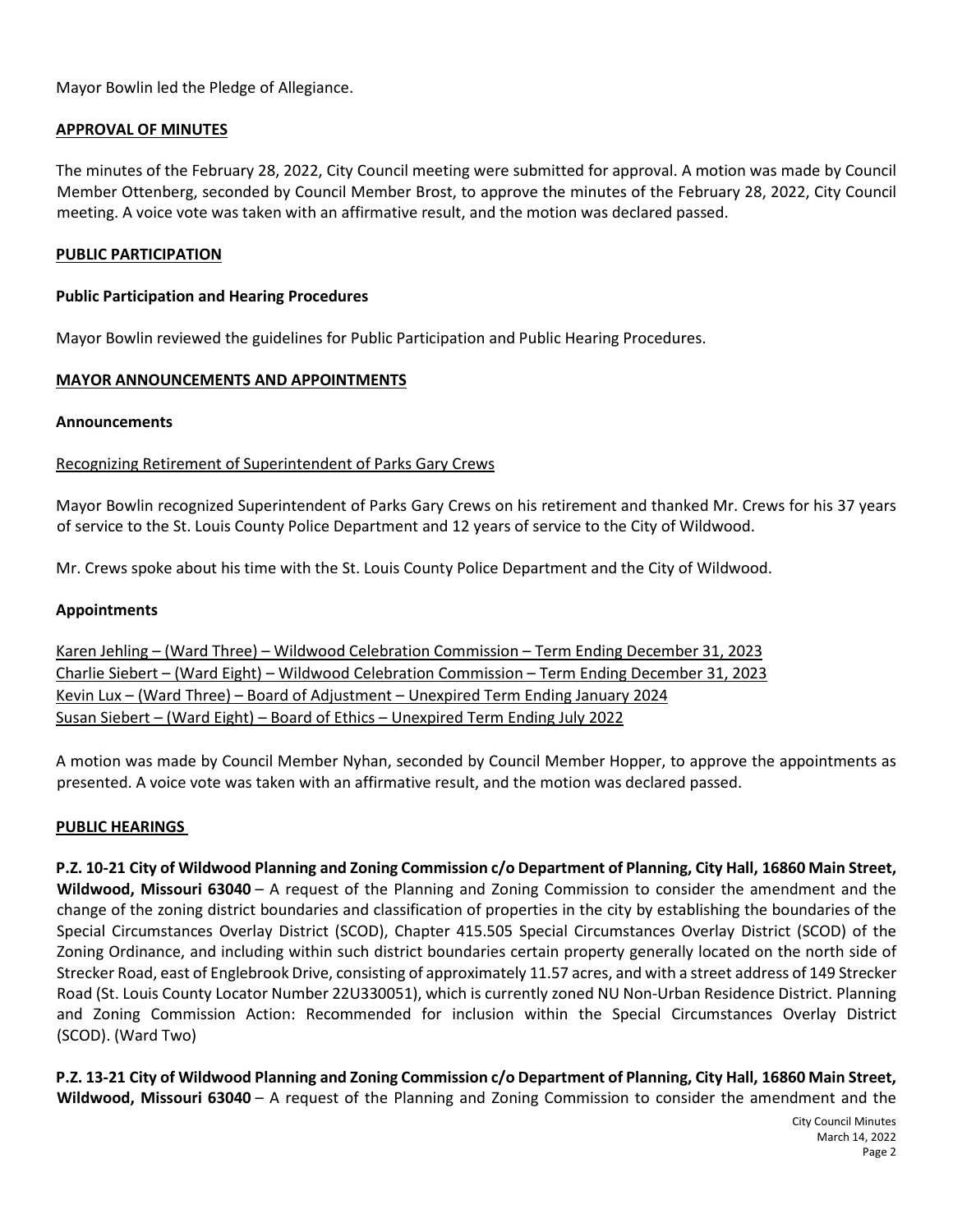change of the zoning district boundaries and classification of properties in the City by establishing the boundaries of the Special Circumstances Overlay District (SCOD), Chapter 415.505 Special Circumstances Overlay District (SCOD) of the Zoning Ordinance, and including within such district boundaries certain property generally located on the north side of Strecker Road, east of Englebrook Drive, consisting of approximately 5.17 acres, and with a street address of 165 Strecker Road (St. Louis County Locator Number 22U330031), which is currently zoned NU Non-Urban Residence District. Planning and Zoning Commission Action: Recommended for inclusion within the Special Circumstances Overlay District (SCOD). (Ward Two)

**P.Z. 14-21 City of Wildwood Planning and Zoning Commission c/o Department of Planning, City Hall, 16860 Main Street, Wildwood, Missouri 63040** – A request of the Planning and Zoning Commission to consider the amendment and the change of the zoning district boundaries and classification of properties in the City by establishing the boundaries of the Special Circumstances Overlay District (SCOD), Chapter 415.505 Special Circumstances Overlay District (SCOD) of the Zoning Ordinance, and including within such district boundaries certain property generally located on the north side of Strecker Road, east of Englebrook Drive, consisting of approximately 10.16 acres, and with a street address of 173 Strecker Road (St. Louis County Locator Number 22U330062), which is currently zoned NU Non-Urban Residence District. Planning and Zoning Commission Action: Recommended for inclusion within the Special Circumstances Overlay District (SCOD). (Ward Two)

**P.Z. 15-21 City of Wildwood Planning and Zoning Commission c/o Department of Planning, City Hall, 16860 Main Street, Wildwood, Missouri 63040** – A request of the Planning and Zoning Commission to consider the amendment and the change of the zoning district boundaries and classification of properties in the City by establishing the boundaries of the Special Circumstances Overlay District (SCOD), Chapter 415.505 Special Circumstances Overlay District (SCOD) of the Zoning Ordinance, and including within such district boundaries certain property generally located on the north side of Strecker Road, east of Englebrook Drive, consisting of approximately 3.0 acres, and with a street address of 177 Strecker Road (St. Louis County Locator Number 22U240024), which is currently zoned NU Non-Urban Residence District. Planning and Zoning Commission Action: Recommended for inclusion within the Special Circumstances Overlay District (SCOD). (Ward Two)

**P.Z. 17-21 City of Wildwood Planning and Zoning Commission c/o Department of Planning, City Hall, 16860 Main Street, Wildwood, Missouri 63040** – A request of the Planning and Zoning Commission to consider the amendment and the change of the zoning district boundaries and classification of properties in the City by establishing the boundaries of the Special Circumstances Overlay District (SCOD), Chapter 415.505 Special Circumstances Overlay District (SCOD) of the Zoning Ordinance, and including within such district boundaries certain property generally located on the north side of Strecker Road, consisting of approximately 4.29 acres, and with a street address of 340 Turnberry Place Drive (St. Louis County Locator Number 22U610641), which is currently zoned R-2 15,000 square foot Residence District, with a Planned Environment Unit (PEU). Planning and Zoning Commission Action: Recommended for inclusion within the Special Circumstances Overlay District (SCOD). (Ward Two)

Director of Planning, Vujnich, provided an overview of the requests for action.

## **Public Hearing Comments**

Scott Marquart, 162 Strecker Road, spoke in opposition of 177 and 165 Strecker Road being included in the SCOD.

Duane Marquart, 834 Hollyridge Drive, Ballwin, commented that the properties should be evaluated and judged independently.

Discussion was held regarding the following: environmental contamination on the subject properties, action being sought of the City Council, and the City Council not making a motion this evening.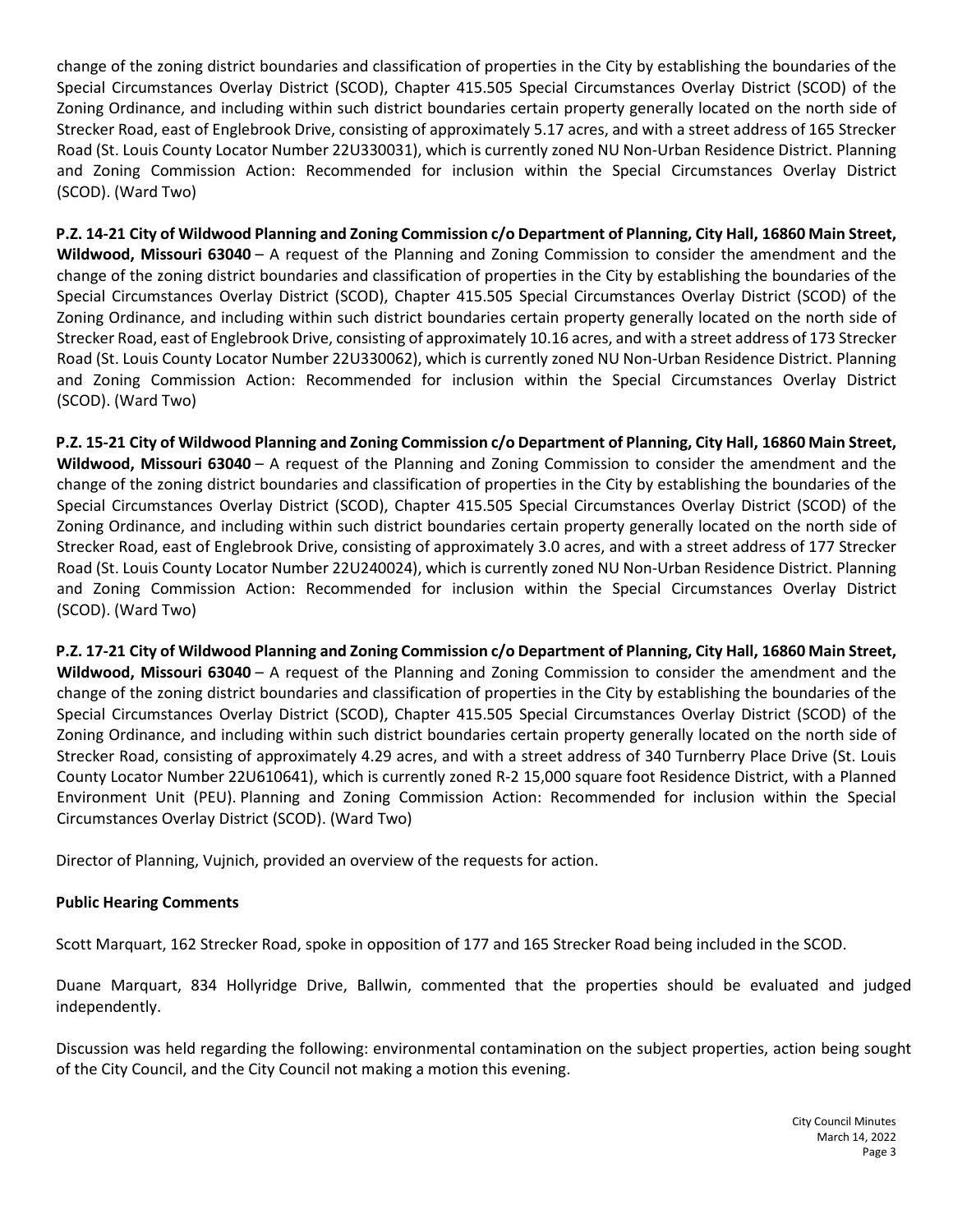A motion was made by Council Member Clark, seconded by Council Member Edens, for legislation to be prepared for all five properties to be included in the scope of the SCOD.

Discussion was held further regarding the following: Public speaker concerns for properties in Ward 3.

A voice vote was taken on the motion with an affirmative result, and the motion was declared passed. Council Member Bartoni abstained.

#### **UNFINISHED BUSINESS**

**BILL #2675** AN ORDINANCE OF THE CITY OF WILDWOOD, MISSOURI, AUTHORIZING THE MAYOR TO NEGOTIATE AND EXECUTE AN EXTENSION OF THE CITY-CONTRACTOR AGREEMENT WITH KELPE CONTRACTING, INC. ON BEHALF OF THE CITY OF WILDWOOD FOR THE 2022 CONCRETE STREET AND SIDEWALK REPLACEMENT PROJECT. *Recommended by the Administration/Public Works Committee* (Second Reading) (Wards – All) Direct Budgetary Impact: \$885,500 Funding Source: Road and Bridge Fund Strategic Plan Goal: None

A motion was made by Council Farmer, seconded by Council Member McCutchen, for Bill #2675 to be postponed to the April 11, 2022 City Council meeting. A voice vote was taken with an affirmative result and the motion was declared passed.

**BILL #2676** AN ORDINANCE OF THE CITY OF WILDWOOD, MISSOURI, AUTHORIZING THE MAYOR TO EXECUTE ALL NECESSARY AND REQUIRED ITEMS RELATING TO A PROFESSIONAL SERVICE AGREEMENT WITH HUMAN NATURE AND CIVIL DESIGN, INC. (CDI) FOR THE DEVELOPMENT AND COMPLETION OF DESIGN, ENGINEERING, AND BID SPECIFICATIONS AND PLANS FOR PHASE ONE OF WILDWOOD VILLAGE GREEN IN TOWN CENTER AREA. *Recommended by the Planning and Parks Committee* (Second Reading) (Ward Eight) Direct Budgetary Impact: \$193,000 Funding Source: Capital Improvement Program FY2022

Strategic Plan Goal: Enhanced Green Space

A motion was made by Council Farmer, seconded by Council Member McCutchen, for Bill #2675 to be postponed to the April 11, 2022 City Council meeting. A voice vote was taken with an affirmative result and the motion was declared passed.

**BILL #2677** AN ORDINANCE OF THE CITY OF WILDWOOD, MISSOURI, AUTHORIZING THE MAYOR TO EXECUTE ALL NECESSARY AND REQUIRED ITEMS RELATING TO A PROFESSIONAL SERVICE AGREEMENT WITH SWT DESIGN FOR THE DEVELOPMENT A MASTER PLAN DESIGN FOR ROUTE 66 ROADSIDE PARK. *Recommended by the Historic Preservation Commission* (Second Reading) (Ward Eight)

Direct Budgetary Impact: \$30,000 Funding Source: Capital Improvement Program FY2022 Strategic Plan Goal: Enhanced Green Space

A motion was made by Council Member Gillani, seconded by Council Member Hopper, for the second reading of Bill #2677. A voice vote was taken with an affirmative result and the motion was declared passed. Bill #2677 was read for the second time by title only.

A roll call vote was taken with the following results: Ayes – Gillani, Hopper, Jakcsy, Dodwell, Ottenberg, Edens, Brost, Flaschar, Rambaud, McCutchen, Farmer, Nyhan, Bartoni, and Clark Nays – None Abstain – None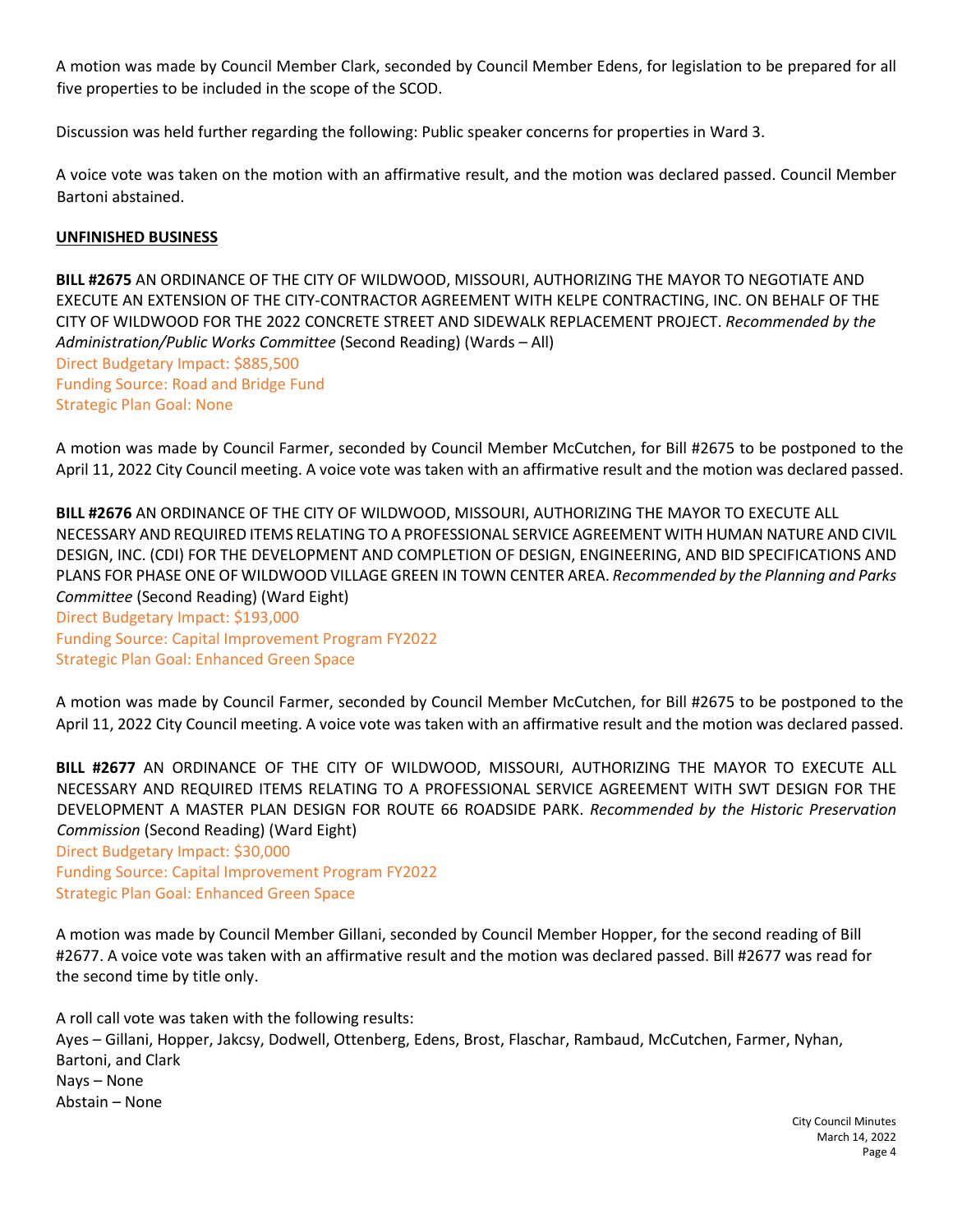**BILL #2678** AN ORDINANCE OF THE CITY OF WILDWOOD, MISSOURI, THAT HEREBY ENDORSES, RATIFIES, AND AUTHORIZES A CHANGE TO THE TOWN CENTER REGULATING PLAN, THE REZONING OF PROPERTY, AND THE APPLICATION OF A PLANNED RESIDENTIAL DEVELOPMENT OVERLAY DISTRICT (PRD) ONTO A SET OF PROPERTIES TOTALING 2.5 ACRES THAT ARE LOCATED ON THE NORTH AND SOUTH SIDES OF NEW COLLEGE AVENUE, WEST OF WEST AVENUE, AND EAST OF STATE ROUTE 109, THEREBY ALLOWING UP TO EIGHTEEN (18), ATTACHED ROWHOUSES ON INDIVIDUAL LOTS, WITH COMMON GROUND AND REQUIRED PUBLIC SPACES AREAS, ALL BEING CONSISTENT WITH THE RECOMMENDATION OF THE PLANNING AND ZONING COMMISSION FROM ITS ACTION ON JANUARY 18, 2022 REGARDING ITS LETTER OF RECOMMENDATION ON THESE MATTERS. *Recommended by the Planning and Zoning Commission* (Second Reading) (Ward Eight) Direct Budgetary Impact: N/A

Funding Source: N/A Strategic Plan Goal: N/A

A motion was made by Council Member Gillani, seconded by Council Member Jakcsy, for the second reading of Bill #2678. A voice vote was taken with an affirmative result and the motion was declared passed. Bill #2678 was read for the second time by title only.

A roll call vote was taken with the following results: Ayes – Hopper, Jakcsy, Dodwell, Ottenberg, Edens, Brost, Flaschar, Rambaud, McCutchen, Farmer, Nyhan, Bartoni, Clark, and Gillani Nays – None Abstain – None Absent – Bertolino and Garritano Whereupon Mayor Bowlin declared Bill #2678 passed and it becomes Ordinance #2678.

**BILL #2681** AN ORDINANCE OF THE CITY OF WILDWOOD, MISSOURI, AUTHORIZING THE MAYOR TO NEGOTIATE AND EXECUTE A COST SHARE AGREEMENT WITH THE MISSOURI DEPARTMENT OF CONSERVATION UNDER THE TREE RESOURCE IMPROVEMENT AND MAINTENANCE (TRIM) GRANT PROGRAM FOR STATE FUNDING TO COMPLETE A CITYWIDE INVENTORY OF STREET TREES. *Recommended by the Administration/Public Works Committee* (Second Reading) (Wards – All)

Direct Budgetary Impact: \$7,595.00 (25% of \$30,380) Funding Source: Department of Public Works Operating Budget Strategic Plan Goal: Enhanced Green Space

A motion was made by Council Member McCutchen, seconded by Council Member Dodwell, for the second reading of Bill #2681. A voice vote was taken with an affirmative result and the motion was declared passed. Bill #2681 was read for the second time by title only.

A roll call vote was taken with the following results:

Ayes – Jakcsy, Dodwell, Ottenberg, Edens, Brost, Flaschar, Rambaud, McCutchen, Farmer, Nyhan, Bartoni, Clark, Gillani, and Hopper Nays – None Abstain – None Absent – Bertolino and Garritano

Whereupon Mayor Bowlin declared Bill #2681 passed and it becomes Ordinance #2681.

## **NEW BUSINESS**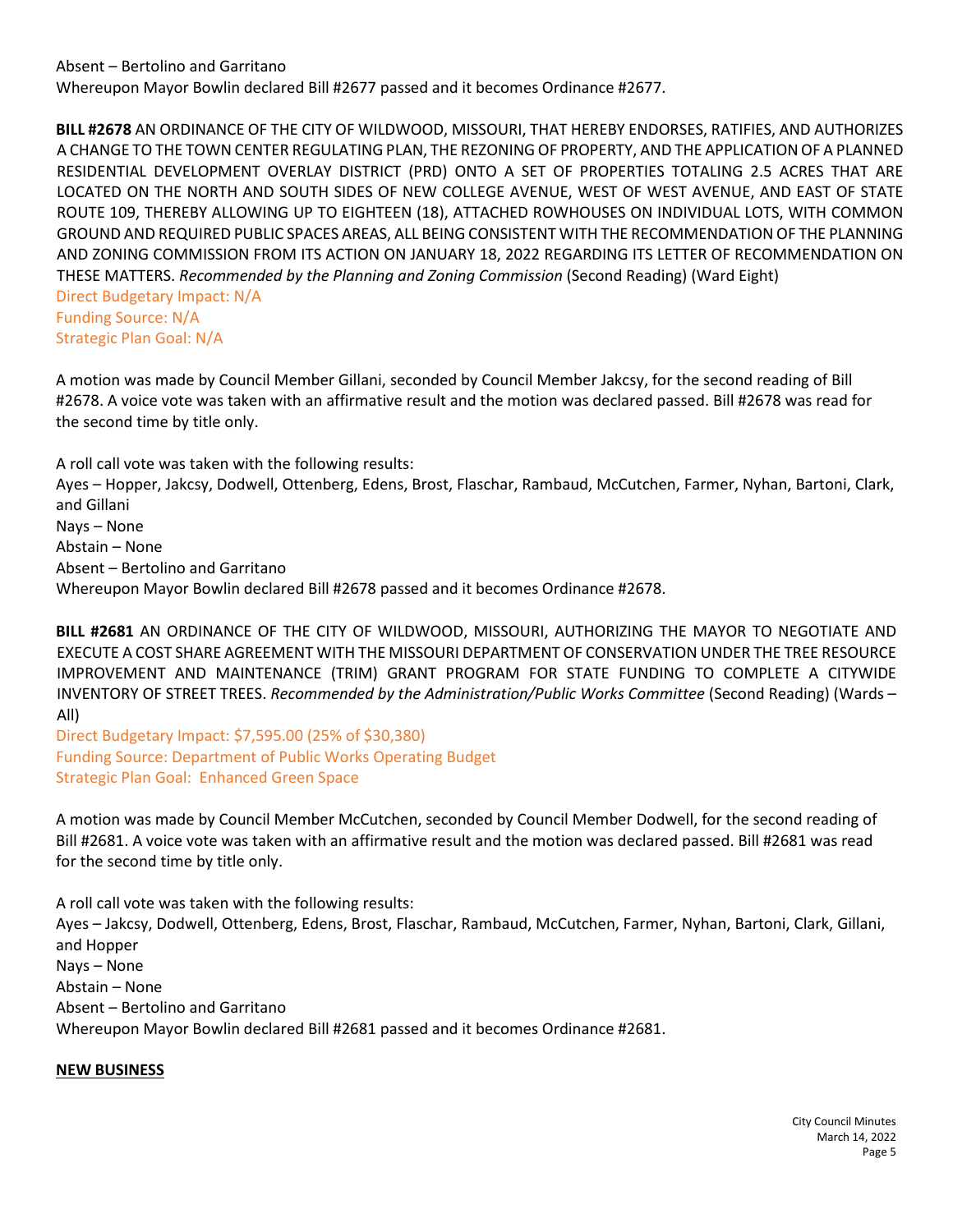**BILL #2683** AN ORDINANCE OF THE CITY OF WILDWOOD, MISSOURI, AUTHORIZING A MINOR SUBDIVISION PLAT OF A TWENTY-NINE AND EIGHT-TENTHS (29.8) ACRE PARCEL OF GROUND THAT IS LOCATED IN THE SOUTHEAST QUARTER (1/4) OF THE SOUTHEAST QUARTER (1/4) OF SECTION 30, TOWNSHIP 44 NORTH, RANGE 3 EAST, OF THE 5TH PRINCIPAL MERIDIAN, AND MORE SPECIFICALLY SITUATED AT THE TERMINUS OF CHATEAU LANE, TO BE HEREAFTER KNOWN AS "CHATEAU FOREST" SUBDIVISION. *Recommended by the Department of Planning* (First Reading) (Ward Six) Direct Budgetary Impact: None

Funding Source: N/A Strategic Plan Goal: N/A

**BILL #2684** AN ORDINANCE OF THE CITY OF WILDWOOD, MISSOURI, AUTHORIZING A BOUNDARY ADJUSTMENT PLAT BETWEEN TWO (2) LOTS THAT ARE IDENTIFIED AS A SURVEY LOCATED IN THE SOUTHEAST QUARTER (1/4) OF THE NORTHWEST QUARTER (1/4) AND THE SOUTHWEST QUARTER (1/4) OF THE NORTHEAST QUARTER (1/4) OF SECTION 25, TOWNSHIP 44 NORTH, RANGE 3 EAST, BEING MORE SPECIFICALLY LOCATED ON THE NORTHWEST CORNER OF THE INTERSECTION OF SHEPARD ROAD AND SELLENRIEK LANE, TO BE HEREAFTER KNOWN AS THE "18109 SELLENRIEK LANE & 1611 SHEPARD ROAD BOUNDARY ADJUSTMENT PLAT." *Recommended by the Department of Planning* (First Reading) (Ward Three)

Direct Budgetary Impact: None Funding Source: N/A Strategic Plan Goal: N/A

A motion was made by Council Member Brost, seconded by Council Member Jakcsy, for the first reading of Bill #2683 and Bill #2684. A voice vote was taken with an affirmative result and the motion was declared passed. Bill #2683 and Bill #2684 were read for the first time by title only.

A motion was made by Council Member Nyhan, seconded by Council Member Ottenberg, for the second reading of Bill #2684. A voice vote was taken with an affirmative result and the motion was declared passed. Bill #2684 was read for the second time by title only.

A roll call vote was taken with the following results: Ayes – Dodwell, Ottenberg, Edens, Brost, Flaschar, Rambaud, McCutchen, Farmer, Nyhan, Bartoni, Clark, Gillani, Hopper, and Jakcsy Nays – None Abstain – None Absent – Bertolino and Garritano Whereupon Mayor Bowlin declared Bill #2684 passed and it becomes Ordinance #2684.

**BILL #2685** AN ORDINANCE OF THE CITY OF WILDWOOD, MISSOURI, AUTHORIZING THE MAYOR TO ENTER INTO AN AGREEMENT WITH NATALIE MCAVOY FOR THE MANAGEMENT AND OVERSIGHT OF THE CITY-SPONSORED FARMERS MARKET, OF WHICH SAID INDIVIDUAL SHALL ACT AS ITS MANAGER IN ALL ASPECTS OF THE SCHEDULING, OPERATION, AND RECORD-KEEPING ASSOCIATED WITH THE SAME. *Recommended by the Department of Planning and Parks* (First Reading) (Wards – All)

Direct Budgetary Impact: \$19,000 Funding Source: Department of Planning and Parks Operating Budget Strategic Plan Goal: N/A

A motion was made by Council Member Edens, seconded by Council Member Hopper, for the first reading of Bill #2685. A voice vote was taken with an affirmative result and the motion was declared passed. Bill #2685 was read for the first time by title only.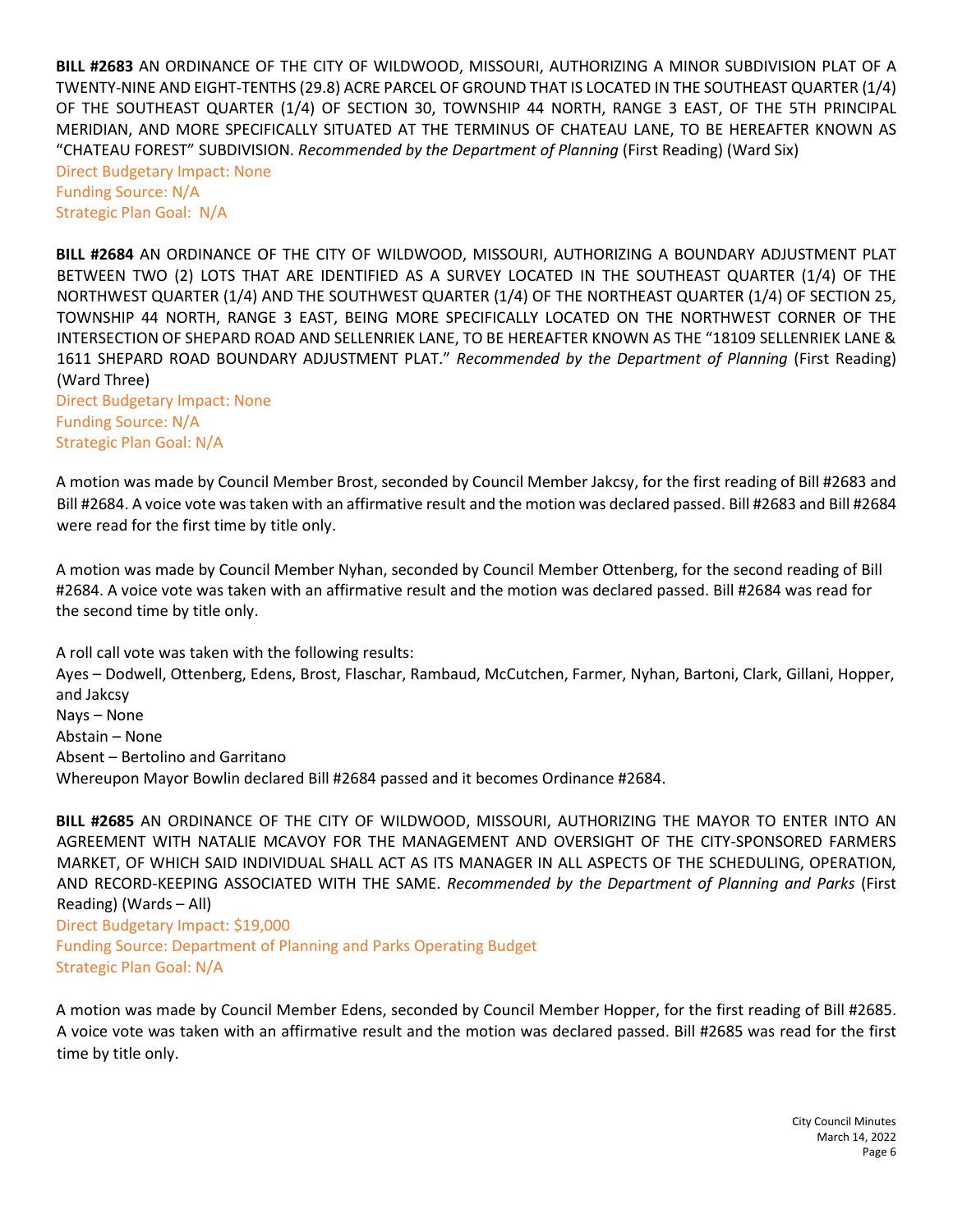A motion was made by Council Member Bartoni, seconded by Council Member Dodwell, for the second reading of Bill #2685. A voice vote was taken with an affirmative result and the motion was declared passed. Bill #2685 was read for the second time by title only.

A roll call vote was taken with the following results: Ayes – Ottenberg, Edens, Brost, Flaschar, Rambaud, McCutchen, Farmer, Nyhan, Bartoni, Clark, Gillani, Hopper, Jakcsy, and Dodwell Nays – None Abstain – None Absent – Bertolino and Garritano Whereupon Mayor Bowlin declared Bill #2685 passed and it becomes Ordinance #2685.

**BILL #2686** AN ORDINANCE OF THE CITY OF WILDWOOD, MISSOURI, AUTHORIZING THE MAYOR TO NEGOTIATE AND EXECUTE A CITY CONTRACT ON BEHALF OF THE CITY WITH GO GREEN! LAWN AND LANDSCAPE, L.L.C., FOR THE MAINTENANCE OF CERTAIN NATIVE LANDSCAPING AREAS WITHIN THE CITY. *Recommended by the Administration/Public Works Committee* (First Reading) (Wards One, Five, and Eight) Direct Budgetary Impact: \$48,200 Funding Source: Road and Bridge Fund Strategic Plan Goal: N/A

A motion was made by Council Member McCutchen, seconded by Council Member Brost, for the first reading of Bill #2686. A voice vote was taken with an affirmative result and the motion was declared passed. Bill #2686 was read for the first time by title only.

**BILL #2687** AN ORDINANCE OF THE CITY OF WILDWOOD, MISSOURI, AUTHORIZING THE MAYOR TO NEGOTIATE AND EXECUTE A CONTRACT ON BEHALF OF THE CITY WITH N.B. WEST CONTRACTING COMPANY FOR THE RESURFACING OF VARIOUS PUBLIC STREETS WITHIN THE CITY, INCLUDING TRAFFIC CONTROL AND OTHER INCIDENTAL ITEMS AS SHOWN ON THE CONSTRUCTION DRAWINGS AND SPECIFICATIONS. *Recommended by the Administration/Public Works Committee*  (First Reading) (Wards Five and Six) Direct Budgetary Impact: \$600,000 Funding Source: Road and Bridge Fund Strategic Plan Goal: N/A

A motion was made by Council Member Rambaud, seconded by Council Member McCutchen, for the first reading of Bill #2687. A voice vote was taken with an affirmative result and the motion was declared passed. Bill #2687 was read for the first time by title only.

## **RESOLUTIONS – None**

## **CONSENT AGENDA**

## **Approval of Expenditures - Motion to Grant the Mayor Authority to Approve March 2022 Expenditures (Wards – All)**

A motion was made by Council Member Farmer, seconded by Council Member Ottenberg, for the mayor's authorization to approve the expenditures. A voice vote was taken with an affirmative result and the motion was declared passed.

## **MISCELLANEOUS**

Council Member Dodwell thanked City staff for providing additional information on the meeting agenda on the City's website.